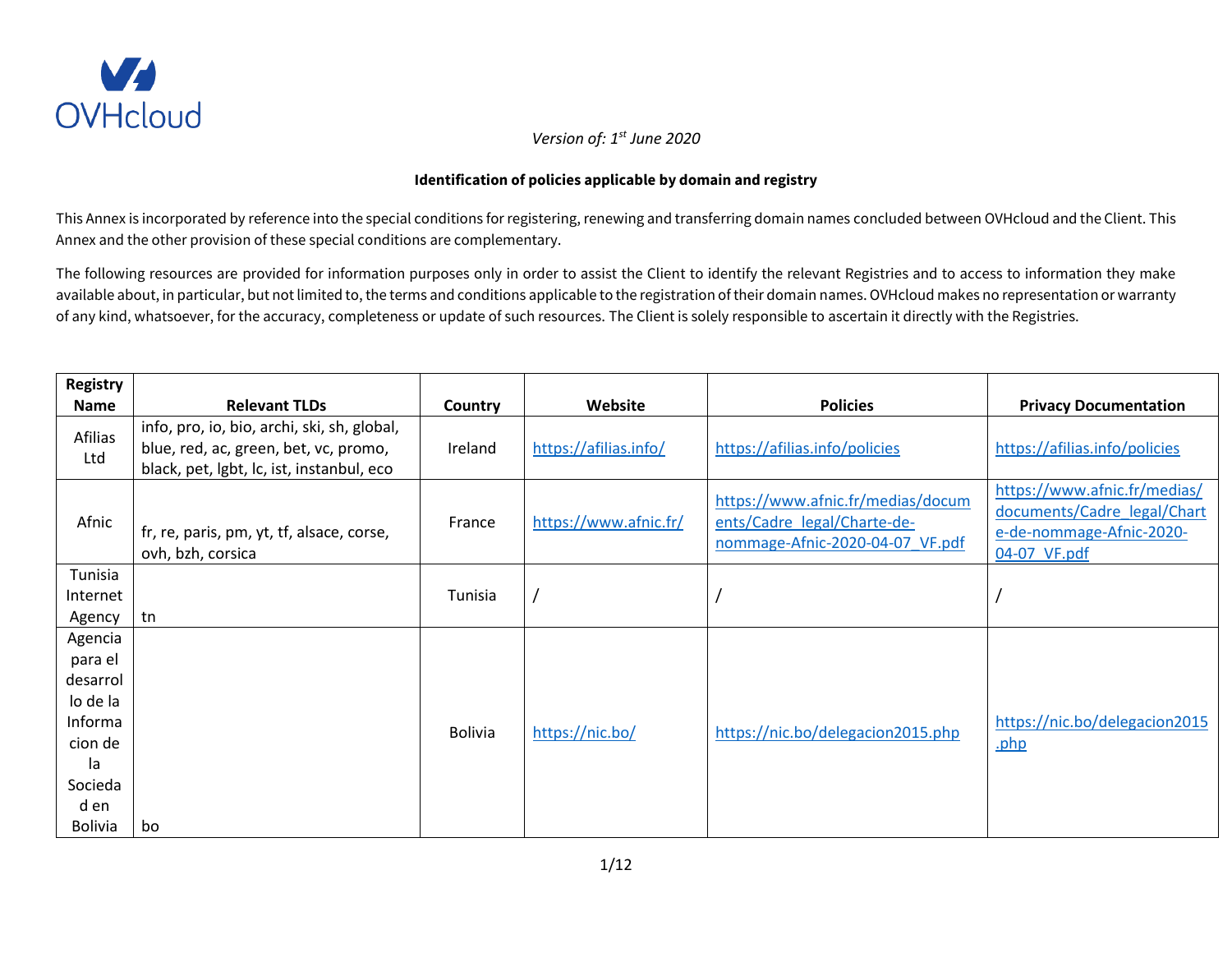

| <b>Registry</b>       |                                                                               |                         |                                     |                                                                                    |                                                                                           |
|-----------------------|-------------------------------------------------------------------------------|-------------------------|-------------------------------------|------------------------------------------------------------------------------------|-------------------------------------------------------------------------------------------|
| <b>Name</b>           | <b>Relevant TLDs</b>                                                          | Country                 | Website                             | <b>Naming Policies</b>                                                             | <b>Privacy Documentation</b>                                                              |
| Aruba.it              | cloud                                                                         | Italy                   | https://aruba.it/                   | https://hosting.aruba.it/domini/gtld/i<br>t.aspx                                   | https://hosting.aruba.it/docu<br>ments/tc-<br>files/en/7 privacypolicyhostin<br>gcart.pdf |
| <b>BRS</b><br>Media   | fm, am                                                                        | United<br><b>States</b> | https://brsmedia.com/               | https://get.fm/legal/terms-use/                                                    | https://brsmedia.com/privacy                                                              |
| Central<br><b>NIC</b> | site, online, tech, space, store, pw,<br>000, press, rent, fans, tickets, fun | United<br>Kingdom       | https://centralnicregist<br>ry.com/ | https://centralnicregistry.com/suppo<br>rt/policies                                | https://centralnicregistry.com<br>/support/policies/registry-<br>privacy                  |
| Channel<br>Isles      | gg, je                                                                        | Jersey                  | https://www.channelisl<br>es.net/   | https://www.channelisles.net/legal/t<br>erms-and-conditions-1                      | https://www.channelisles.net/<br>legal/data-protection                                    |
| <b>CIRA</b>           | ca                                                                            | Canada                  | https://www.cira.ca/                | https://www.cira.ca/policy/rules-<br>and-procedures/general-registration-<br>rules | https://cira.ca/legal-policy-<br>compliance/cira-privacy-policy                           |
| Cnnic                 | cn                                                                            | China                   | https://cnnic.com.cn/               | https://cnnic.com.cn/PublicS/fwzxxgz<br>cfg/                                       | https://cnnic.com.cn/PublicS/f<br>wzxxgzcfg/                                              |
| CoCCa                 | mu, ms, ec                                                                    | <b>New</b><br>Zealand   | https://cocca.org.nz/               | https://cocca.org.nz/#two                                                          | https://cocca.org.nz/#seven                                                               |
| Core                  | scot, swiss, radio                                                            | Switzerland             | https://corehub.net/                | https://corehub.net/info-for-<br>registrants/                                      | https://corehub.net/info-for-<br>registrants/                                             |
| <b>CXDA</b>           | <b>CX</b>                                                                     | Christmas<br>Island     | https://cxda.org.cx/                | https://cxda.org.cx/pdf/registrant_ag<br>reement cx.pdf                            | https://cxda.org.cx/pdf/registr<br>ant agreement cx.pdf                                   |
| CZ.nic                | CZ                                                                            | Czech<br>Republic       | https://www.nic.cz/                 | https://www.nic.cz/files/nic/Pravidla<br>CZAJ.pdf                                  | https://www.nic.cz/files/csno<br>g/20180525 Privacy Policy.pd                             |
| Denic                 | de                                                                            | Gemany                  | https://www.denic.de/               | https://www.denic.de/en/domains/d<br>e-domains/domain-terms-and-<br>conditions/    | https://www.denic.de/en/abo<br>ut-denic/data-privacy-<br>statement/                       |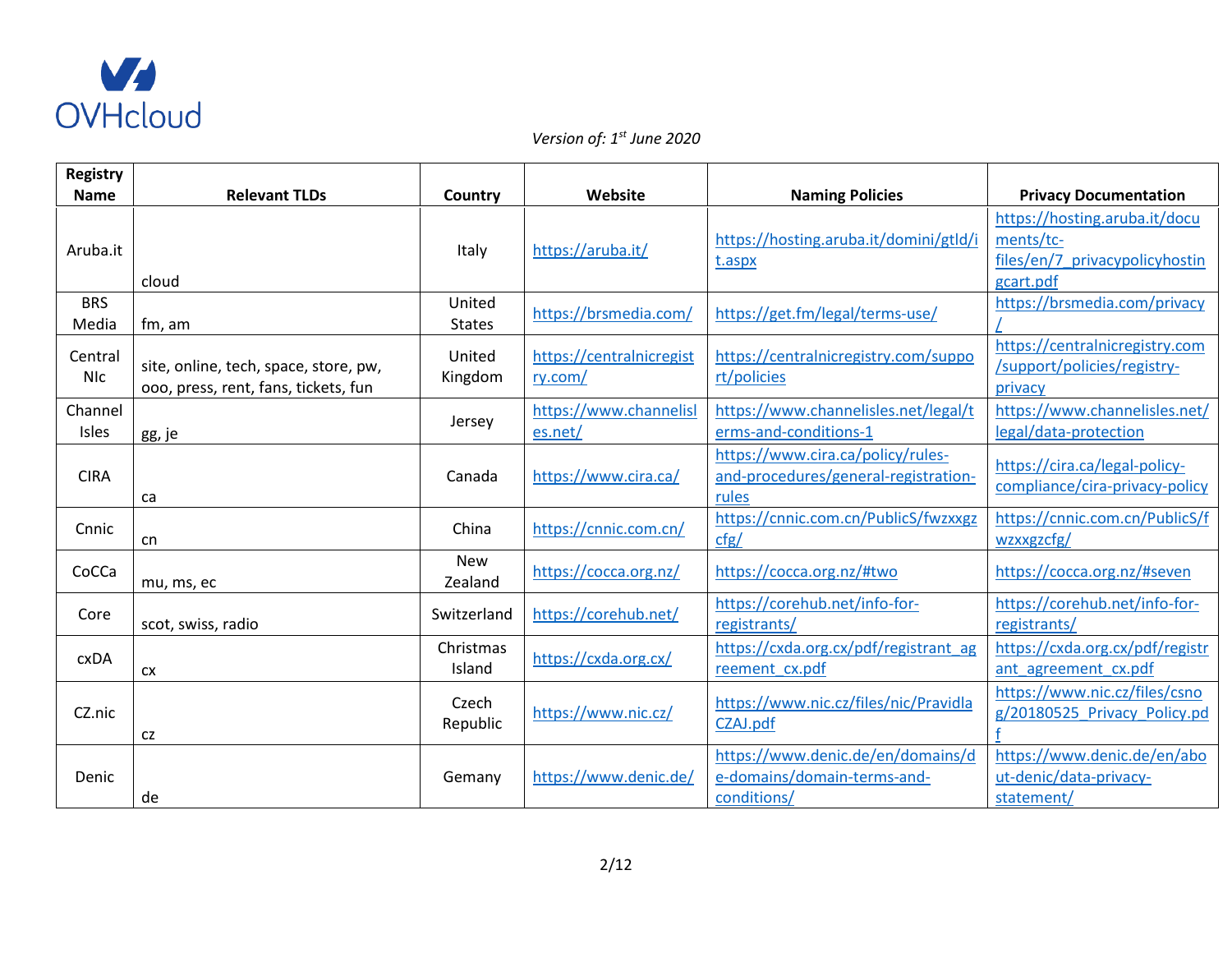

| <b>Registry</b>      |                          |                   |                                   |                                                                                          |                                                                         |
|----------------------|--------------------------|-------------------|-----------------------------------|------------------------------------------------------------------------------------------|-------------------------------------------------------------------------|
| <b>Name</b>          | <b>Relevant TLDs</b>     | Country           | Website                           | <b>Naming Policies</b>                                                                   | <b>Privacy Documentation</b>                                            |
| DK<br>Hostma<br>ster | dk                       | Denmark           | https://www.dk-<br>hostmaster.dk/ | https://www.dk-<br>hostmaster.dk/en/terms                                                | https://www.dk-<br>hostmaster.dk/en/privacy-<br>policy                  |
| DNS.LU               | lu                       | Luxembourg        | https://www.dns.lu/               | https://www.dns.lu/en/support/gene<br>ral-information/domain-name-policy-<br>lu-charter/ | https://www.dns.lu/media/co<br>ntent/pdf/FR Privacy notice.<br>pdf      |
| DnsBelg<br>ium       | be, brussels, vlaanderen | Belgium           | https://www.dnsbelgiu<br>m.be/    | https://www.dnsbelgium.be/fr/pour-<br>agents/documents                                   | https://www.dnsbelgium.be/f<br>r/politique-de-la-vie-privee             |
| <b>DnsPT</b>         | pt                       | Portugal          | https://www.dns.pt/               | https://www.dns.pt/en/data-<br>protection/pt-domain-registration-<br>rules/              | https://www.dns.pt/en/privac<br>y-policy/                               |
| DoMEn                | me                       | Montenegro        | https://domain.me/                | https://domain.me/policies/                                                              | https://domain.me/policies/                                             |
| Domicili<br>um       | im                       | United<br>Kingdom | https://www.nic.im/               | https://www.nic.im/pdfs/termsandco<br>nditions.pdf                                       | https://www.nic.im/public/pri<br>vacypolicy.mth                         |
| <b>DomReg</b><br>LT. | It                       | Lithuania         | https://www.domreg.lt             | https://www.domreg.lt/informacija/<br>dokumentai/procedural-<br>regulation.pdf           | https://www.domreg.lt/infor<br>macija/dokumentai/privacy-<br>policy.pdf |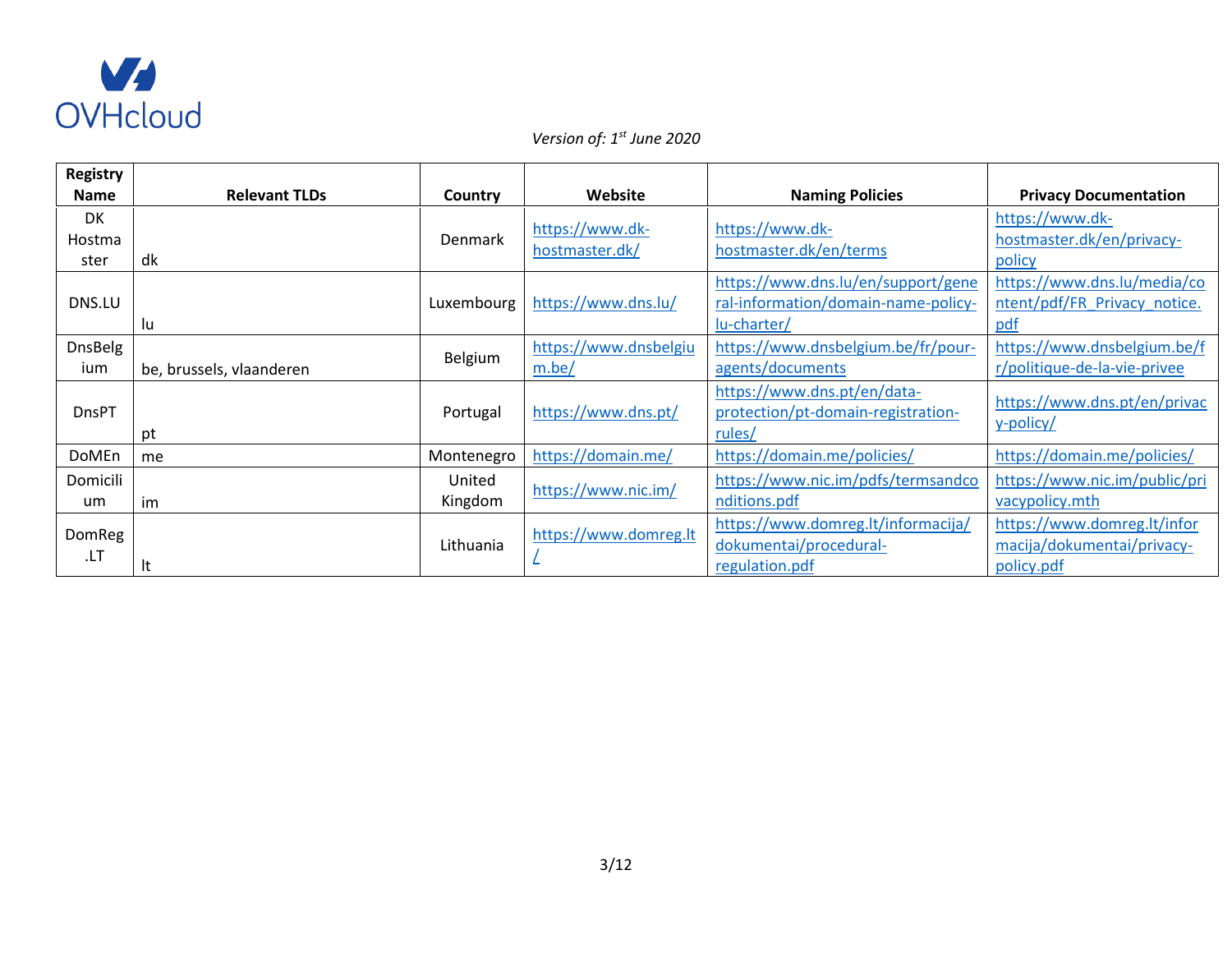

| <b>Registry</b> |                                                                                                                                                                                                                                                                                                                                                                                                                                                                                                                                                                                                                                                                                                                                                                                                                                                                                                                                                                                                                                                                                                                                                                                                                                                                         |                         |                                                  |                                            |                                            |
|-----------------|-------------------------------------------------------------------------------------------------------------------------------------------------------------------------------------------------------------------------------------------------------------------------------------------------------------------------------------------------------------------------------------------------------------------------------------------------------------------------------------------------------------------------------------------------------------------------------------------------------------------------------------------------------------------------------------------------------------------------------------------------------------------------------------------------------------------------------------------------------------------------------------------------------------------------------------------------------------------------------------------------------------------------------------------------------------------------------------------------------------------------------------------------------------------------------------------------------------------------------------------------------------------------|-------------------------|--------------------------------------------------|--------------------------------------------|--------------------------------------------|
| <b>Name</b>     | <b>Relevant TLDs</b>                                                                                                                                                                                                                                                                                                                                                                                                                                                                                                                                                                                                                                                                                                                                                                                                                                                                                                                                                                                                                                                                                                                                                                                                                                                    | Country                 | Website                                          | <b>Naming Policies</b>                     | <b>Privacy Documentation</b>               |
| Donuts<br>Inc   | immo, email, agency, studio, digital,<br>games, academy, wine, expert,<br>boutique, world, solutions, group, run,<br>live, consulting, vin, network, news,<br>media, life, events, services, business,<br>photos, company, cool, center, coach,<br>travel, family, education, care, city,<br>team, rocks, legal, ninja, international,<br>bike, taxi, photography, cafe, support,<br>video, finance, social, software, zone,<br>doctor, shopping, systems, tools, plus,<br>community, ltd, chat, school, energy,<br>restaurant, market, wtf, gallery, vet,<br>band, technology, today, marketing,<br>pub, guide, direct, sarl, training, guru,<br>voyage, dog, house, pizza, land,<br>partners, foundation, maison, express,<br>cash, capital, cab, management, golf,<br>footbal, construction, coffee, gmbh,<br>farm, discount, style, institute, credit,<br>dance, watch, tours, works, sale,<br>camp, tips, vision, fund, codes,<br>pictures, show, productions, graphics,<br>estate, fitness, solar, deals, parts,<br>clinic, engineering, computer, army,<br>equipment, exchange, rip, enterprises,<br>shoes, lighting, careers, clothing,<br>money, university, reviews, industries,<br>directory, kitchen, tax, auction,<br>healthcare, ventures, holiday, moda, | United<br><b>States</b> | https://donuts.domain<br>$\mathsf{S}/\mathsf{S}$ | https://donuts.domains/about/polici<br>es/ | https://donuts.domains/about<br>/policies/ |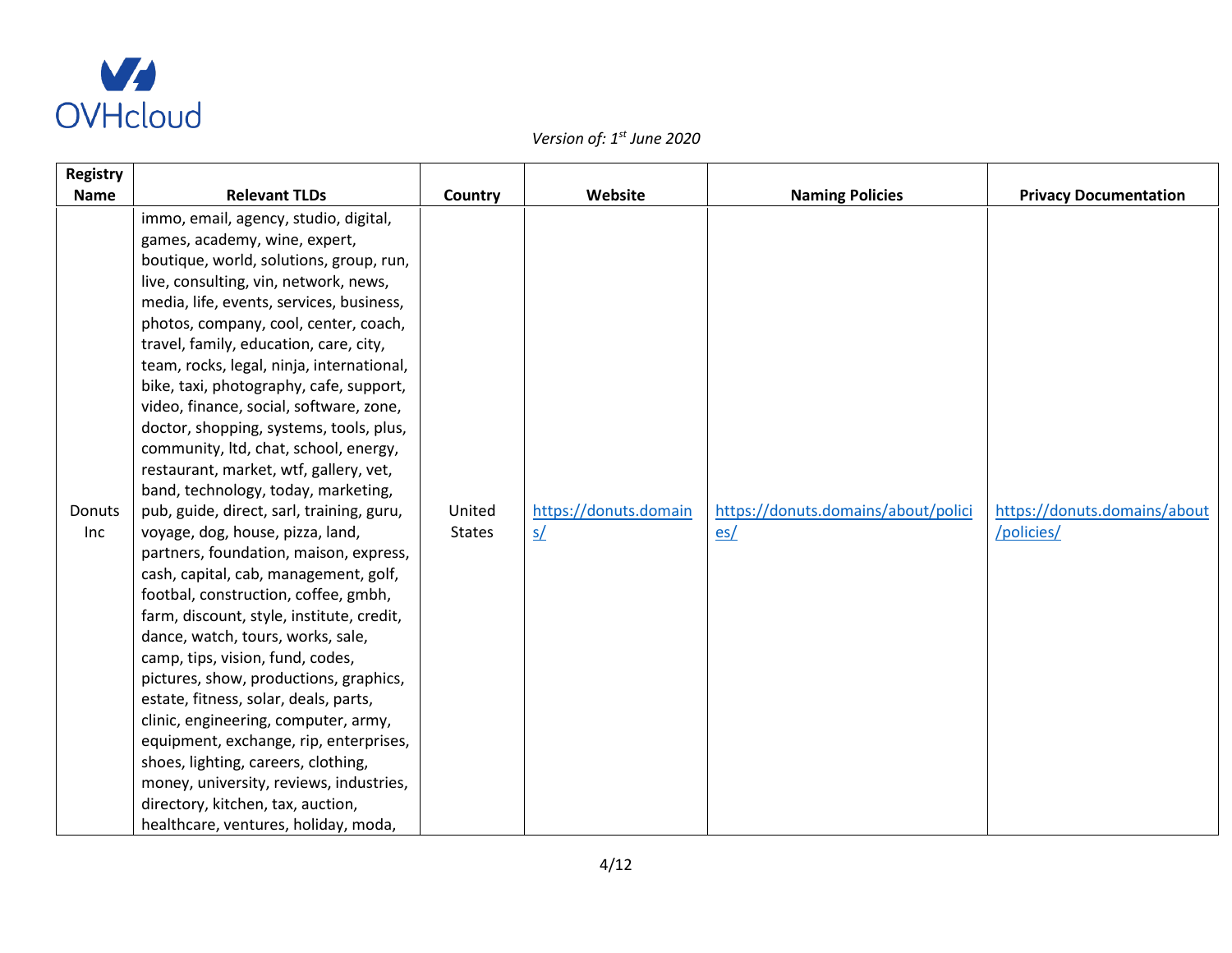

| Registry           |                                                                                                                                                                                                                                                                                                                                                                                                                                                                                                                                                                                                                      |                         |                         |                                                                        |                                                                               |
|--------------------|----------------------------------------------------------------------------------------------------------------------------------------------------------------------------------------------------------------------------------------------------------------------------------------------------------------------------------------------------------------------------------------------------------------------------------------------------------------------------------------------------------------------------------------------------------------------------------------------------------------------|-------------------------|-------------------------|------------------------------------------------------------------------|-------------------------------------------------------------------------------|
| <b>Name</b>        | <b>Relevant TLDs</b>                                                                                                                                                                                                                                                                                                                                                                                                                                                                                                                                                                                                 | Country                 | Website                 | <b>Naming Policies</b>                                                 | <b>Privacy Documentation</b>                                                  |
|                    | gratis, cards, associates, place, gold,<br>investments, engineer, tennis, report,<br>lawyer, furniture, cheap, delivery, fish,<br>toys, domains, rentals, teinda, fail,<br>dental, kaufen, haus, actor, soccer,<br>catering, salon, holdings, jetzt, fyi,<br>builders, properties, dentist, limted,<br>airforce, financial, town, attorney,<br>jewelry, cleaning, bargains, recipes,<br>irish, flights, camera, mba, limo, gifts,<br>immobilien, theater, forsale, repair,<br>insure, vacations, glass, hockey,<br>claims, coupons, navy, rehab, lease,<br>exposed, degree, surgery, hospital,<br>democrat, memorial |                         |                         |                                                                        |                                                                               |
| <b>DotArt</b>      | art                                                                                                                                                                                                                                                                                                                                                                                                                                                                                                                                                                                                                  | United<br>Kingdom       | https://art.art/        | https://art.art/wp-<br>content/uploads/2017/05/DotART-<br>Policies.pdf | https://art.art/wp-<br>content/uploads/2017/05/Dot<br><b>ART-Policies.pdf</b> |
| DotAsia            | asia                                                                                                                                                                                                                                                                                                                                                                                                                                                                                                                                                                                                                 | Hong Kong               | https://www.dot.asia/   | https://www.dot.asia/dotasia-<br>organisation/policy-development/      | https://www.dot.asia/dotasia-<br>organisation/policy-<br>development/         |
| DotCam<br>Registry |                                                                                                                                                                                                                                                                                                                                                                                                                                                                                                                                                                                                                      | Netherlands             | https://nic.cam/        | https://nic.cam/#resources                                             | https://nic.cam/#resources                                                    |
| DotCare<br>er      | career                                                                                                                                                                                                                                                                                                                                                                                                                                                                                                                                                                                                               | United<br><b>States</b> | https://dotcareer.jobs/ | https://dotcareer.jobs/policies.html                                   | https://dotcareer.jobs/policies<br>.html                                      |
| <b>DotClub</b>     | club                                                                                                                                                                                                                                                                                                                                                                                                                                                                                                                                                                                                                 | United<br><b>States</b> | https://nic.club/       | https://nic.club/terms/                                                | https://nic.club/privacy/                                                     |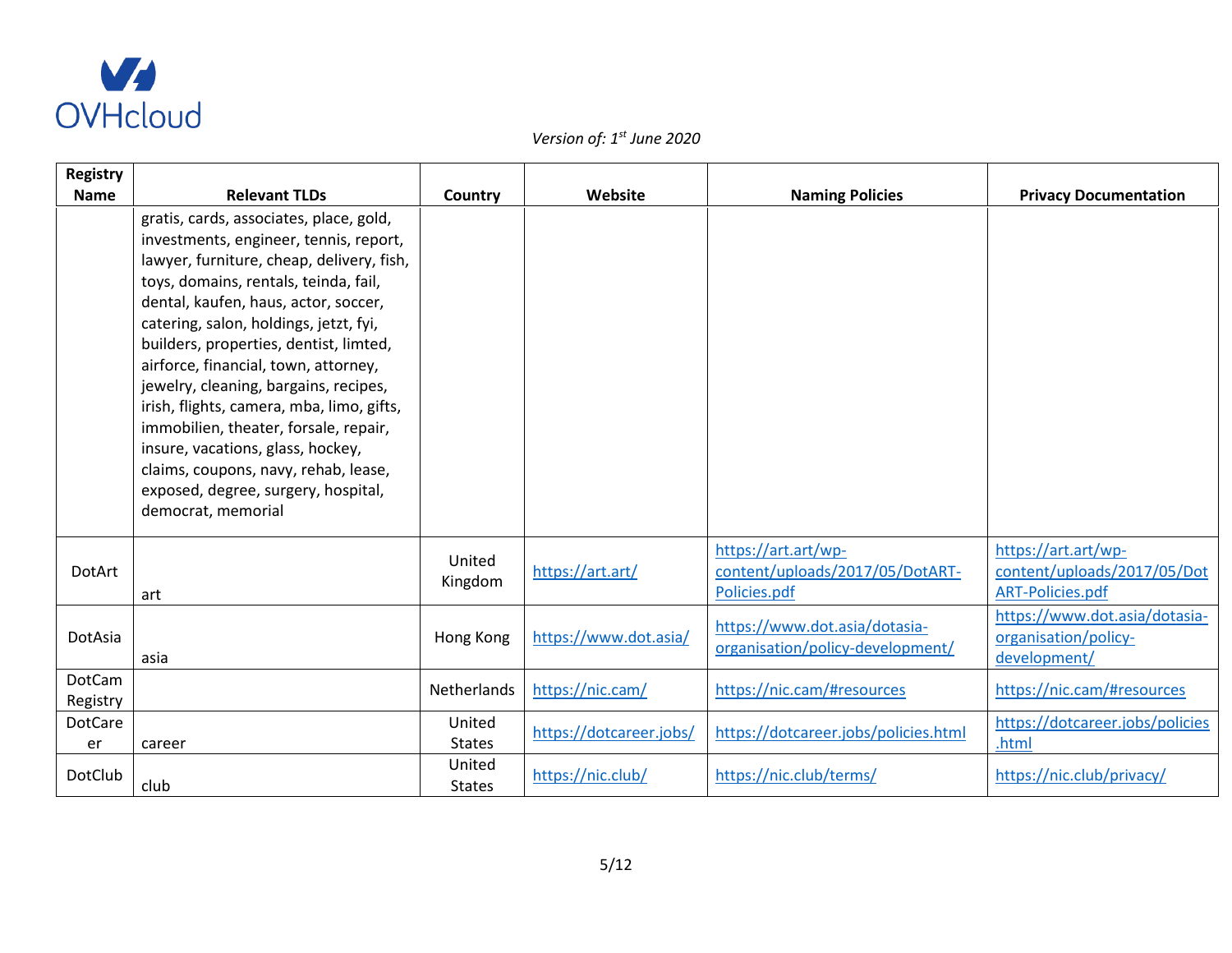

| <b>Registry</b><br><b>Name</b> | <b>Relevant TLDs</b> |                                | Website                        |                                                                                                                       |                                                                                                                           |
|--------------------------------|----------------------|--------------------------------|--------------------------------|-----------------------------------------------------------------------------------------------------------------------|---------------------------------------------------------------------------------------------------------------------------|
|                                |                      | Country                        |                                | <b>Naming Policies</b>                                                                                                | <b>Privacy Documentation</b>                                                                                              |
| DotDesi                        |                      | United<br><b>States</b>        | http://registry.desi/          | http://registry.desi/wp-<br>content/uploads/2014/04/1-dot-<br>desi-General-Launch-Policy-Version-<br>1-March-2014.pdf | http://registry.desi/privacy/                                                                                             |
| DotEco                         | eco                  | Canada                         | https://go.eco/                | https://go.eco/registrars/policies/                                                                                   | https://go.eco/registrars/polic<br>ies/                                                                                   |
| DotKiwi                        | kiwi                 | <b>New</b><br>Zealand          | https://www.kiwi.com/          | https://www.kiwi.com/en/pages/con<br>tent/legal                                                                       | https://www.kiwi.com/en/pag<br>es/content/legal                                                                           |
| DotMob                         | mobi                 | Ireland                        | https://dotmobi.mobi/          | https://dotmobi.mobi/about/afilias-<br>anti-abuse-policy                                                              | https://dotmobi.mobi/about/<br>afilias-anti-abuse-policy                                                                  |
| DotZon<br>GmbH                 | hamburg              | Germany                        | https://dotzon.consulti<br>ng/ | https://dotzon.consulting/generische<br>-top-level-domains                                                            | https://dotzon.consulting/dat<br>enschutzerklaerung-nach-der-<br>dsgvo                                                    |
| eCOM-<br>LAC                   | lat                  | Uruguay                        | https://www.nic.lat/           | https://www.nic.lat/wp-<br>content/uploads/2019/06/Politica-<br>IDNS-LAT-en.pdf                                       | https://www.nic.lat/wp-<br>content/uploads/2019/04/LAT<br>20Privacy20Notice.pdf                                           |
| Employ<br>Media<br>LLC         | jobs                 | Unided<br><b>States</b>        | https://goto.jobs/             | https://goto.jobs/policies/                                                                                           | http://goto.jobs/privacy/                                                                                                 |
| Eurid                          | eu                   | Belgium                        | https://eurid.eu/              | https://eurid.eu/media/filer_public/7<br>6/48/7648e621-0c5d-4c09-8bde-<br>e5622cb6b23e/registration policy e<br>n.pdf | https://eurid.eu/media/filer_p<br>ublic/76/48/7648e621-0c5d-<br>4c09-8bde-<br>e5622cb6b23e/registration p<br>olicy en.pdf |
| Ficora                         | fi                   | Finland                        | https://www.traficom.f<br>i/   | https://www.traficom.fi/en/commun<br>ications/fi-domains                                                              | https://www.traficom.fi/en/c<br>ommunications/fi-domains                                                                  |
| GDN<br>Registry                | gdn                  | <b>United Arab</b><br>Emirates | http://www.nic.gdn/            | http://www.nic.gdn/policy/Domain<br>Policy_v1.0.pdf                                                                   | http://www.nic.gdn/policy/Pri<br>vacy_Policy_v1.0.pdf                                                                     |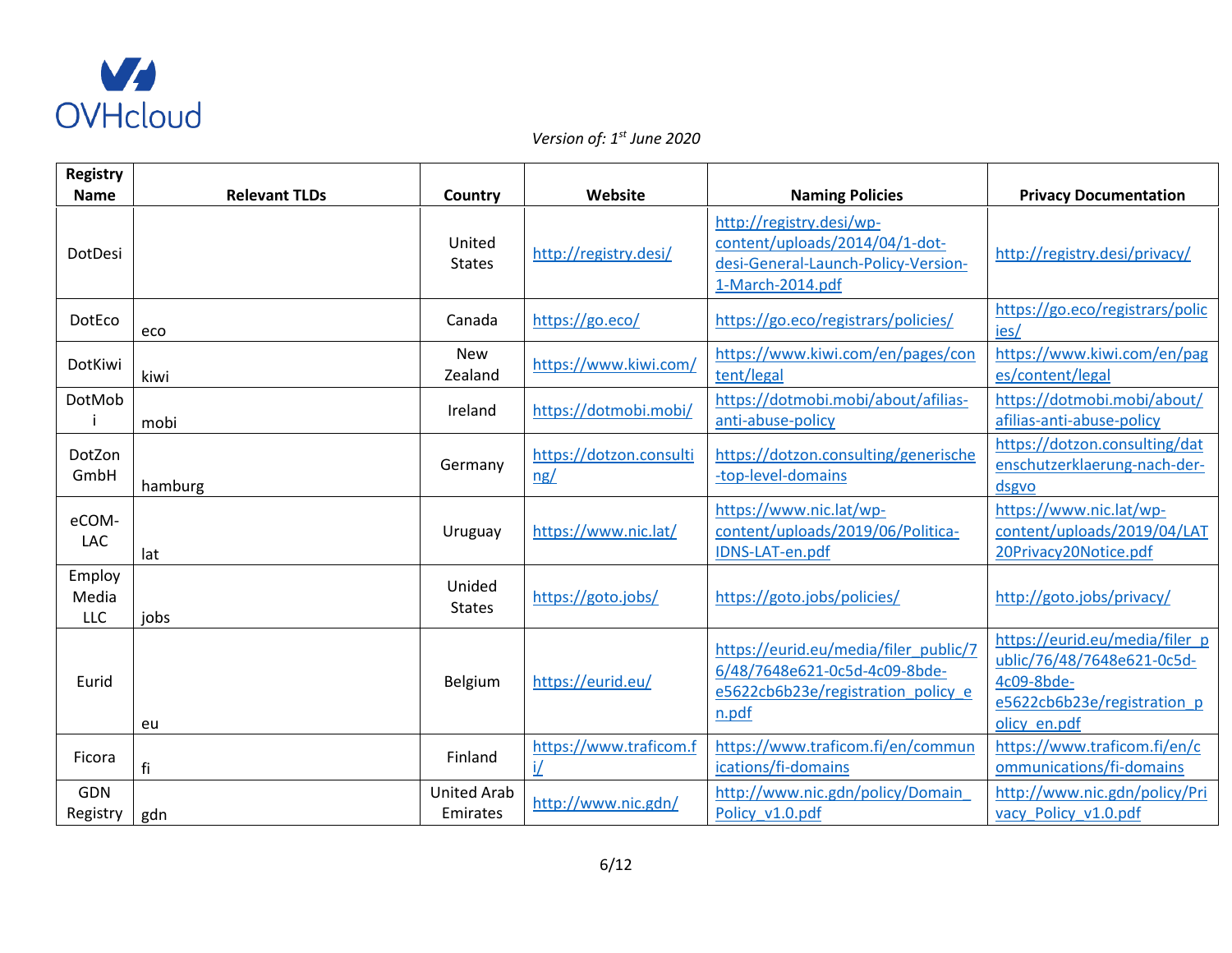

| <b>Registry</b>                                        |                                             |                         |                                    |                                                                                           |                                                                                           |
|--------------------------------------------------------|---------------------------------------------|-------------------------|------------------------------------|-------------------------------------------------------------------------------------------|-------------------------------------------------------------------------------------------|
| <b>Name</b>                                            | <b>Relevant TLDs</b>                        | Country                 | Website                            | <b>Naming Policies</b>                                                                    | <b>Privacy Documentation</b>                                                              |
| Gemeen<br>te<br>Amsterd<br>am                          | amsterdam                                   | Netherlands             | https://nic.amsterdam/             | https://nic.amsterdam/                                                                    | https://nic.amsterdam/                                                                    |
| <b>GMO</b><br>Registry                                 | shop, tokyo                                 | Japan                   | https://www.gmoregist<br>ry.com/   | https://www.gmoregistry.com/en/po<br>licy/#regist                                         | https://www.gmoregistry.com<br>/en/privacy/gdpr/                                          |
| Google                                                 | how, page, soy, dev                         | United<br><b>States</b> | https://www.registry.g<br>oogle/   | https://www.registry.google/policies<br>/registration/new/#!/                             | https://www.registry.google/p<br>olicies/privacy/#!/                                      |
| <b>GRS</b><br>Domain<br>S<br>(Famous<br>Four<br>Media) | win, men, party, science, stream,<br>review | Gibraltar               | http://grs.domains/                |                                                                                           |                                                                                           |
| Hkdnr                                                  | hk                                          | Hong Kong               | https://www.hkdnr.hk/              | https://www.hkdnr.hk/pdf/HKDNR-<br>Registration Agreement eng.pdf                         | https://www.hkdnr.hk/pdf/HK<br>DNR-<br>Registration Agreement eng.<br>pdf                 |
| <b>IEDR</b>                                            | ie                                          | Ireland                 | https://www.iedr.ie/               | https://www.iedr.ie/our-policies/                                                         | https://www.iedr.ie/our-<br>policies/                                                     |
| <b>IIS</b><br>Registry                                 | se, nu                                      | Sweden                  | https://internetstiftelse<br>n.se/ | https://internetstiftelsen.se/app/upl<br>oads/2019/02/registreringsvillkor-se-<br>eng.pdf | https://internetstiftelsen.se/a<br>pp/uploads/2019/02/registrer<br>ingsvillkor-se-eng.pdf |
| Interlink                                              | earth, moe                                  | Japan                   | https://domain.earth/              | https://domain.earth/legal/registrati<br>on-terms-and-conditions/                         | https://domain.earth/legal/re<br>gistration-terms-and-<br>conditions/                     |
| InterNet<br>X Corp.                                    | srl, Itda                                   | Germany                 | https://www.internetx.<br>com/     | https://www.internetx.com/en/legal/<br>information-on-tlds/                               | https://www.internetx.com/re<br>chtliches/datenschutz/                                    |
| $\mathsf{I}$<br>Registry                               | onl,                                        | Germany                 | http://www.i-<br>registry.com/     | http://www.i-<br>registry.com/policies.htm                                                | http://www.i-<br>registry.com/policies.htm                                                |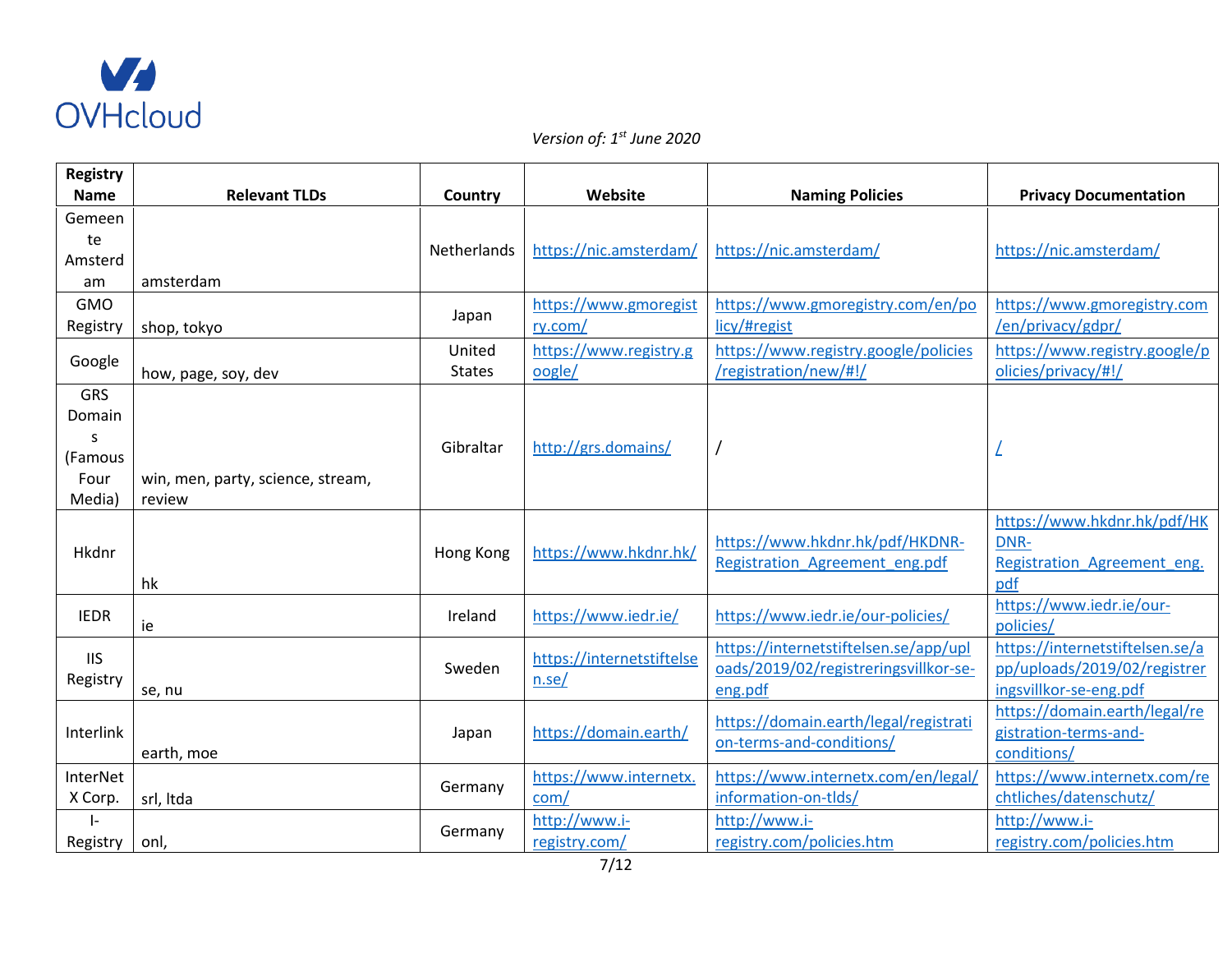

| <b>Registry</b>                                                                                     |                                                                                                                                                                        |                         |                                                           |                                                                                                 |                                                                                                     |
|-----------------------------------------------------------------------------------------------------|------------------------------------------------------------------------------------------------------------------------------------------------------------------------|-------------------------|-----------------------------------------------------------|-------------------------------------------------------------------------------------------------|-----------------------------------------------------------------------------------------------------|
| <b>Name</b>                                                                                         | <b>Relevant TLDs</b>                                                                                                                                                   | Country                 | Website                                                   | <b>Naming Policies</b>                                                                          | <b>Privacy Documentation</b>                                                                        |
| Knock<br>Knock<br>Whois                                                                             | blog                                                                                                                                                                   | United<br><b>States</b> | https://knockknockwho<br>isthere.files.wordpress.<br>com/ | https://knockknockwhoisthere.files.<br>wordpress.com/2016/08/dotblog-<br>privacy-policy-1-0.pdf | https://knockknockwhoisthere<br>.files.wordpress.com/2016/08<br>/dotblog-privacy-policy-1-<br>0.pdf |
| KS<br>Registry                                                                                      | gd, vg                                                                                                                                                                 | Germany                 | https://www.ksregistry<br>.com/                           | https://www.rrpproxy.net/files/1202<br>28 factsheet ksregistry-lang en.pdf                      | https://www.rrpproxy.net/file<br>s/120228 factsheet ksregistr<br>y-lang_en.pdf                      |
| Logome<br>dia.HR                                                                                    | hr                                                                                                                                                                     | Croatia                 | https://domene.hr/                                        | https://domene.hr/en/portal/about/<br>documents                                                 | https://domene.hr/en/portal/<br>about/documents                                                     |
| Mercha<br>ntLaw                                                                                     | love                                                                                                                                                                   | Canada                  | https://www.merchant<br>law.com/                          | https://www.merchantlaw.com/seco<br>ndary-footer-links-parent/legal                             | https://www.merchantlaw.co<br>m/secondary-footer-links-<br>parent/legal                             |
| MMX (<br>Minds&<br>Machin<br>es)                                                                    | work, xxx, casa, beer, vip, london, fit,<br>yoga, law, wedding, fashion, surg,<br>garden, sex, horse, porn, cooking,<br>adult, luxe, bayern, vodka, fishing,<br>museum | United<br>Kingdom       | https://mmx.co/                                           | https://mmx.co/policies/                                                                        | https://mmx.co/privacy-<br>policy/                                                                  |
| <b>NASK</b>                                                                                         | pl                                                                                                                                                                     | Poland                  | https://www.dns.pl/                                       | https://www.dns.pl/en/pl domain n<br>ame regulations                                            | https://www.dns.pl/en/privac<br>y policy                                                            |
| National<br>Academ<br>y of<br><b>Sciences</b><br>Academ<br>ia<br><b>Naciona</b><br>I de<br>Ciencias | <b>cr</b>                                                                                                                                                              | Costa Rica              | http://www.anc.cr/                                        | http://www.anc.cr/                                                                              | http://www.anc.cr/                                                                                  |
| NetCom<br>.cm                                                                                       | cm                                                                                                                                                                     | Cameroon                | http://netcom.cm/                                         | http://netcom.cm/                                                                               | http://netcom.cm/                                                                                   |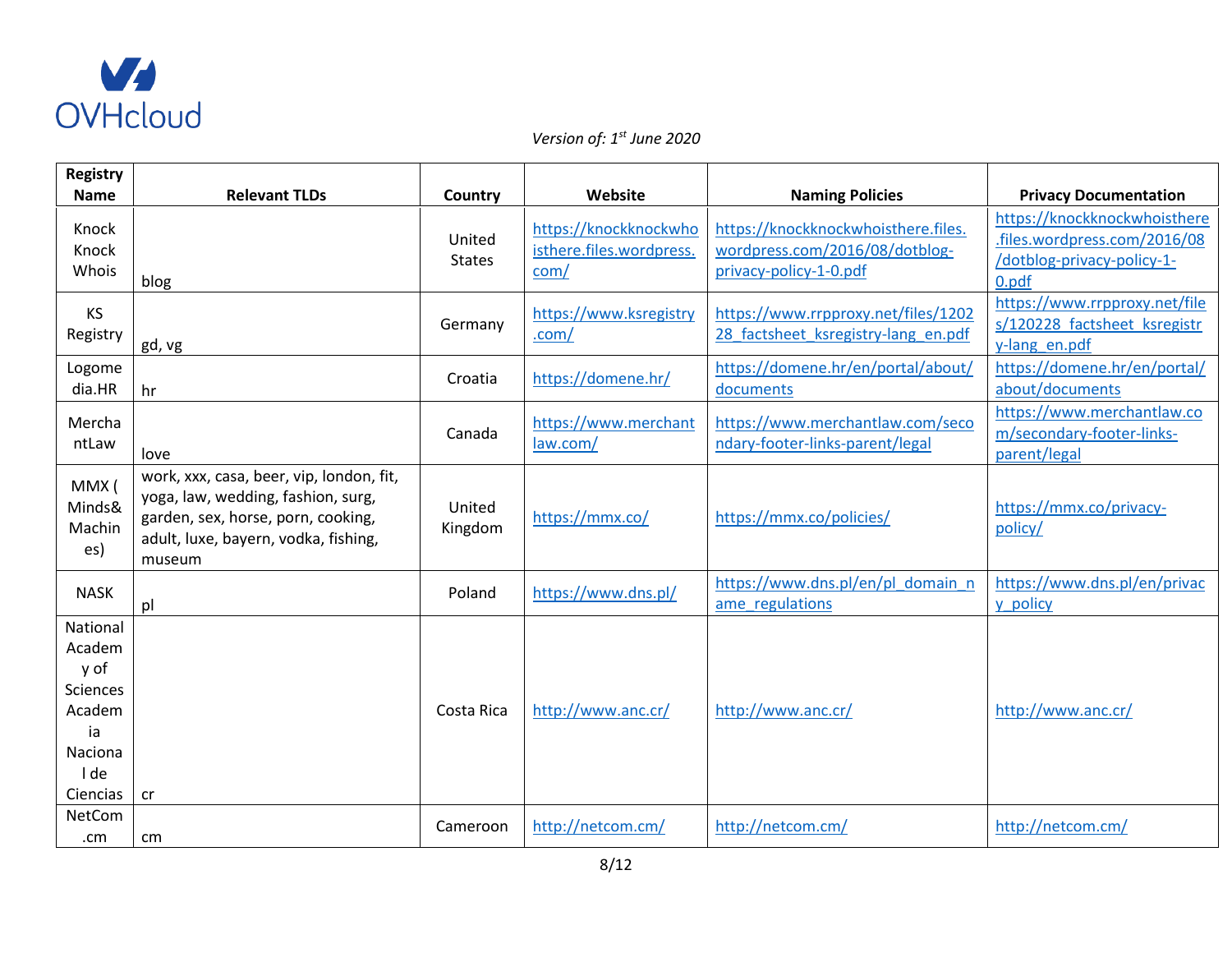

| <b>Registry</b>                   |                                                                                                                      |                         |                                |                                                                                 |                                                                                 |
|-----------------------------------|----------------------------------------------------------------------------------------------------------------------|-------------------------|--------------------------------|---------------------------------------------------------------------------------|---------------------------------------------------------------------------------|
| <b>Name</b>                       | <b>Relevant TLDs</b>                                                                                                 | Country                 | Website                        | <b>Naming Policies</b>                                                          | <b>Privacy Documentation</b>                                                    |
| Neustar                           | bid, date, download, accountant, buzz,<br>biz, co, us, tw, co, film, uno, menu,<br>tube, co, study, mebourne, sydney | United<br><b>States</b> | https://www.home.ne<br>ustar/  | https://www.home.neustar/registry-<br>solutions/registry-dns-services           | https://www.home.neustar/pr<br>ivacy/privacy-policy                             |
| NIC.AF                            | af                                                                                                                   | Afganistan              | http://nic.af/                 | http://nic.af/en/page/what-we-<br>do/afgnic/domain-policy                       | http://nic.af/en/page/what-<br>we-do/afgnic/domain-policy                       |
| NIC.AT                            | at                                                                                                                   | Austria                 | https://www.nic.at/            | https://www.nic.at/en/my-at-<br>domain/registration/registration-<br>guidelines | https://www.nic.at/en/my-at-<br>domain/registration/registrati<br>on-guidelines |
| NIC.LV                            | l٧                                                                                                                   | Latvia                  | https://www.nic.lv/            | https://www.nic.lv/en/policy                                                    | https://www.nic.lv/en/policy                                                    |
| NIC.AG                            | ag                                                                                                                   | Antigua                 | http://www.nic.ag/             | http://www.nic.ag/policies.htm                                                  | http://www.nic.ag/privacy-<br>notice.htm                                        |
| NIC.BZ                            | bz                                                                                                                   | <b>Belize</b>           | https://nic.bz/                | https://nic.bz/policy-general.php                                               | https://www.belizenic.bz/sup<br>port/privacy.php                                |
| <b>Nic</b><br>Senegal             | sn                                                                                                                   | Senegal                 | https://www.nicsenega<br>l.sn/ |                                                                                 |                                                                                 |
| Nomine<br>t                       | uk                                                                                                                   | United<br>Kingdom       | https://www.nominet.<br>uk/    | https://www.nominet.uk/uk-<br>domains/policies/                                 | https://www.nominet.uk/priv<br>acy-notice/                                      |
| OneRegi<br>stry.co                | one                                                                                                                  | Denmark                 | http://oneregistry.co/         | http://oneregistry.co/documents/dot<br>one registration policies.pdf            | http://oneregistry.co/docume<br>nts/dotone_registration_polici<br>es.pdf        |
| PIR                               | org                                                                                                                  | United<br><b>States</b> | https://thenew.org/            | https://thenew.org/org-<br>people/about-pir/policies/policies-<br>ngo-ong/      | https://thenew.org/org-<br>people/about-<br>pir/policies/policies-ngo-ong/      |
| PointQu<br>ebec                   | quebec                                                                                                               | Canada                  | https://registre.quebec        | https://registre.quebec/                                                        | https://registre.quebec/politiq<br>ue/                                          |
| Pontifici<br>a<br>Universi<br>dad | do                                                                                                                   | Dominican<br>Republic   | https://www.pucmm.e<br>du.do/  | https://www.pucmm.edu.do/                                                       | https://www.pucmm.edu.do/                                                       |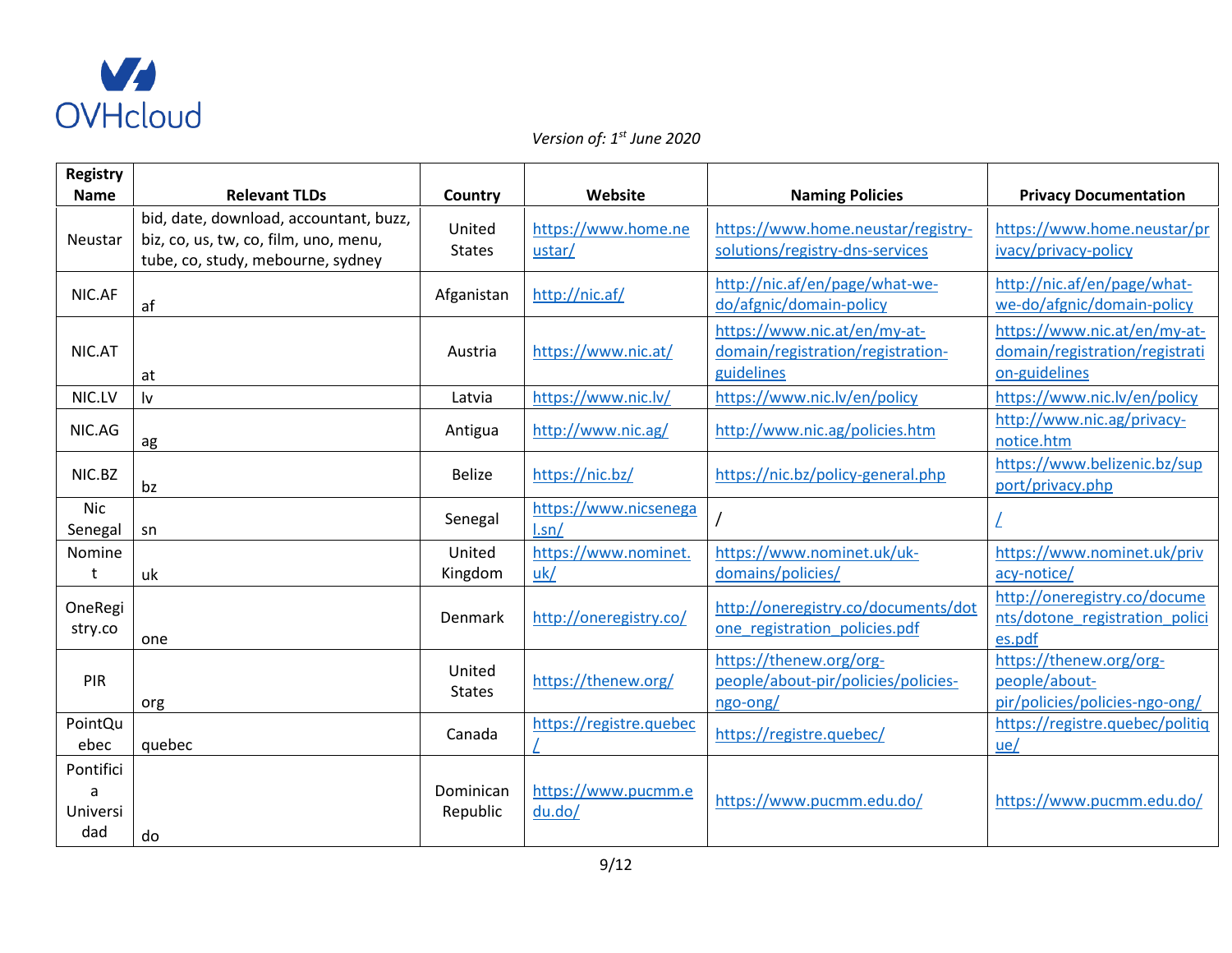

| <b>Registry</b> |                      |            |                         |                                      |                                |
|-----------------|----------------------|------------|-------------------------|--------------------------------------|--------------------------------|
| <b>Name</b>     | <b>Relevant TLDs</b> | Country    | Website                 | <b>Naming Policies</b>               | <b>Privacy Documentation</b>   |
| Catolica        |                      |            |                         |                                      |                                |
| Madre y         |                      |            |                         |                                      |                                |
| Maestra         |                      |            |                         |                                      |                                |
| Recinto         |                      |            |                         |                                      |                                |
| Santo           |                      |            |                         |                                      |                                |
| Tomas           |                      |            |                         |                                      |                                |
| de              |                      |            |                         |                                      |                                |
| Aquino          |                      |            |                         |                                      |                                |
| PuntCat         |                      | Spain      | https://domini.cat/     | https://domini.cat/en/rules-of-the-  | https://domini.cat/en/privacy- |
|                 | cat, barcelona       |            |                         | cat-domain/                          | policy/                        |
| Puntoga         |                      | Spain      | http://dominio.gal/     | http://dominio.gal/en/documents/     | http://dominio.gal/en/docum    |
|                 | gal, eus             |            |                         |                                      | ents/                          |
| Radix           | website              | India      | https://radix.website/  | https://radix.website/policies       | https://radix.website/policies |
|                 |                      |            |                         |                                      | https://www.dominios.es/do     |
|                 |                      |            | https://www.dominios.   | https://www.dominios.es/dominios/    | minios/en/todo-lo-que-         |
| Red.es          |                      | Spain      | es/                     | en/todo-lo-que-necesitas-            | necesitas-                     |
|                 |                      |            |                         | saber/normativa/plan-de-dominios     | saber/normativa/plan-de-       |
|                 | es                   |            |                         |                                      | dominios                       |
| Register        |                      | Slovenia   | https://www.register.si | https://www.register.si/domains/gen  | https://www.register.si/piskot |
| .si             | si                   |            |                         | eral-information/policies-and-forms/ | ki/                            |
| Registro        |                      | Italy      | https://www.nic.it/     | https://www.nic.it/en/find-your-     | https://www.nic.it/en/privacy  |
| J <sub>T</sub>  | it                   |            |                         | it/how-register                      | -policy                        |
| Registry        |                      | India      | https://www.registry.in | https://www.registry.in/policies     | https://www.registry.in/polici |
| .IN             | in                   |            |                         |                                      | $\mathbf{e}\mathbf{s}$         |
| Registry        |                      |            | https://www.registry.m  | https://www.registry.mx/jsf/static_c | https://www.registry.mx/docu   |
| .MX             |                      | Mexico     | <u>x/</u>               | ontent/domain/policies_first_new.jsf | mentServlet?docType=6          |
|                 | mx                   |            |                         | $?$ lng=en                           |                                |
| Registry        |                      | Luxembourg | http://www.registry.sx/ | http://www.registry.sx/legal         | http://registry.sx/legal       |
| S X             | <b>SX</b>            |            |                         |                                      |                                |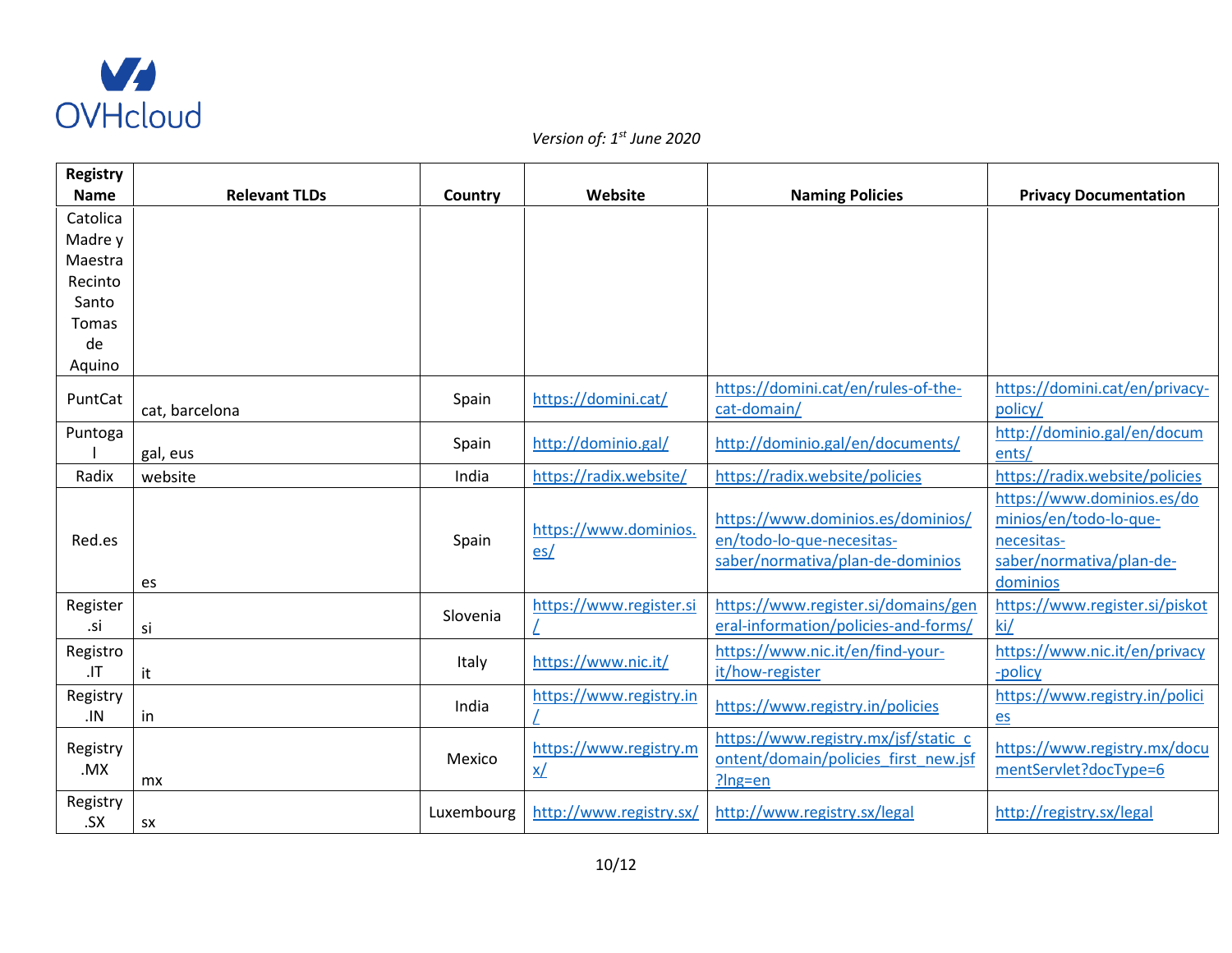

| <b>Registry</b>                                        |                      |                         |                               |                                                                                                           |                                                                                                  |
|--------------------------------------------------------|----------------------|-------------------------|-------------------------------|-----------------------------------------------------------------------------------------------------------|--------------------------------------------------------------------------------------------------|
| <b>Name</b>                                            | <b>Relevant TLDs</b> | Country                 | Website                       | <b>Naming Policies</b>                                                                                    | <b>Privacy Documentation</b>                                                                     |
| Rotld                                                  | ro                   | Romania                 | https://rotld.ro/             | https://rotld.ro/aten11082017.pdf                                                                         | https://rotld.ro/personal-<br>information-data/                                                  |
| RU-<br>Center                                          | ru                   | Russian<br>Federation   | https://www.nic.ru/           | https://www.nic.ru/help/service-<br>agreement-(nic-d) 6107.html                                           | https://www.nic.ru/help/ru-<br>center-privacy-<br>policy 6040.html                               |
| $SeClU -$<br>Universi<br>dad de<br>la<br>Republi<br>ca | uy                   | Uruguay                 | https://www.seciu.edu.<br>uy/ | https://www.seciu.edu.uv/                                                                                 | https://www.seciu.edu.uv/                                                                        |
| Shortdo<br>t SA                                        | icu                  | Luxembourg              | https://nic.icu/              | https://nic.icu/terms/                                                                                    | https://nic.icu/terms/                                                                           |
| <b>SIDN</b>                                            | nl                   | Netherlands             | https://www.sidn.nl/en        | https://www.sidn.nl/en/about-<br>sidn/general-terms-and-conditions                                        | https://www.sidn.nl/en/news-<br>and-blogs/sidn-and-the-gdpr                                      |
| SoNic                                                  | <b>SO</b>            | Somalia                 | http://sonic.so/              | http://sonic.so/wp-<br>content/uploads/2018/11/dotso-<br>domain-name-registration-<br>policies v1.1 2.pdf | http://sonic.so/policies/                                                                        |
| Switch                                                 | ch                   | Switzerland             | https://switchplus.ch/        | https://switchplus.ch/en/registrant-<br>registration-agreement-general-<br>terms-and-conditions/          | https://switchplus.ch/en/regis<br>trant-registration-agreement-<br>general-terms-and-conditions/ |
| TelNic                                                 | tel                  | United<br>Kingdom       | http://telnic.tel/            | https://www.home.neustar/registry-<br>solutions/registry-dns-services                                     | https://www.home.neustar/pr<br>ivacy/privacy-policy                                              |
| Top<br>Level<br>Design                                 | design               | United<br><b>States</b> | https://toplevel.design       | https://toplevel.design/policy                                                                            | https://toplevel.design/policy                                                                   |
| Top<br>Registry                                        | top                  | China                   | http://www.nic.top/           | http://www.nic.top/en/policy.asp                                                                          | http://www.nic.top/en/policy.<br>asp                                                             |